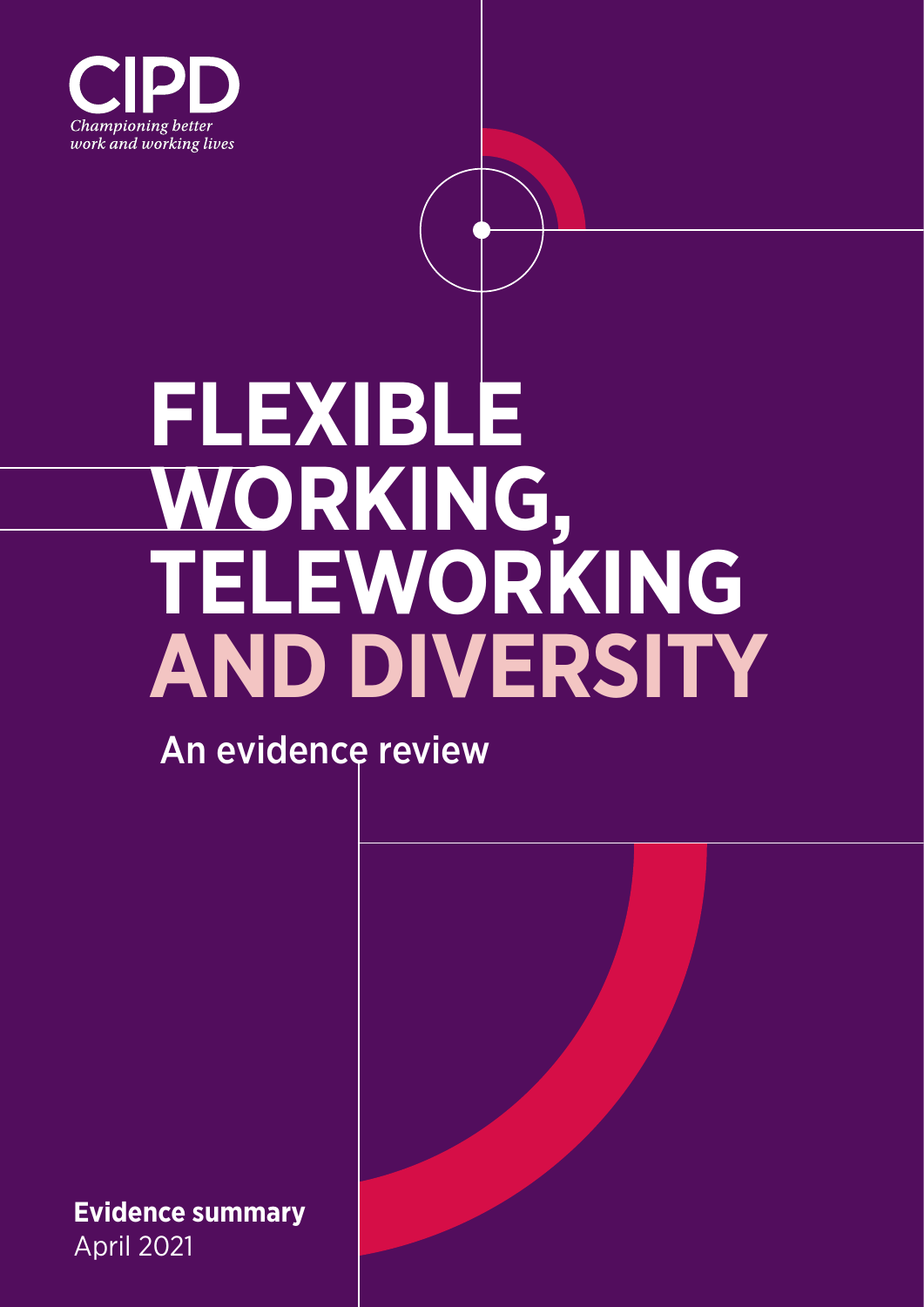The CIPD is the professional body for HR and people development. The registered charity champions better work and working lives and has been setting the benchmark for excellence in people and organisation development for more than 100 years. It has more than 150,000 members across the world, provides thought leadership through independent research on the world of work, and offers professional training and accreditation for those working in HR and learning and development.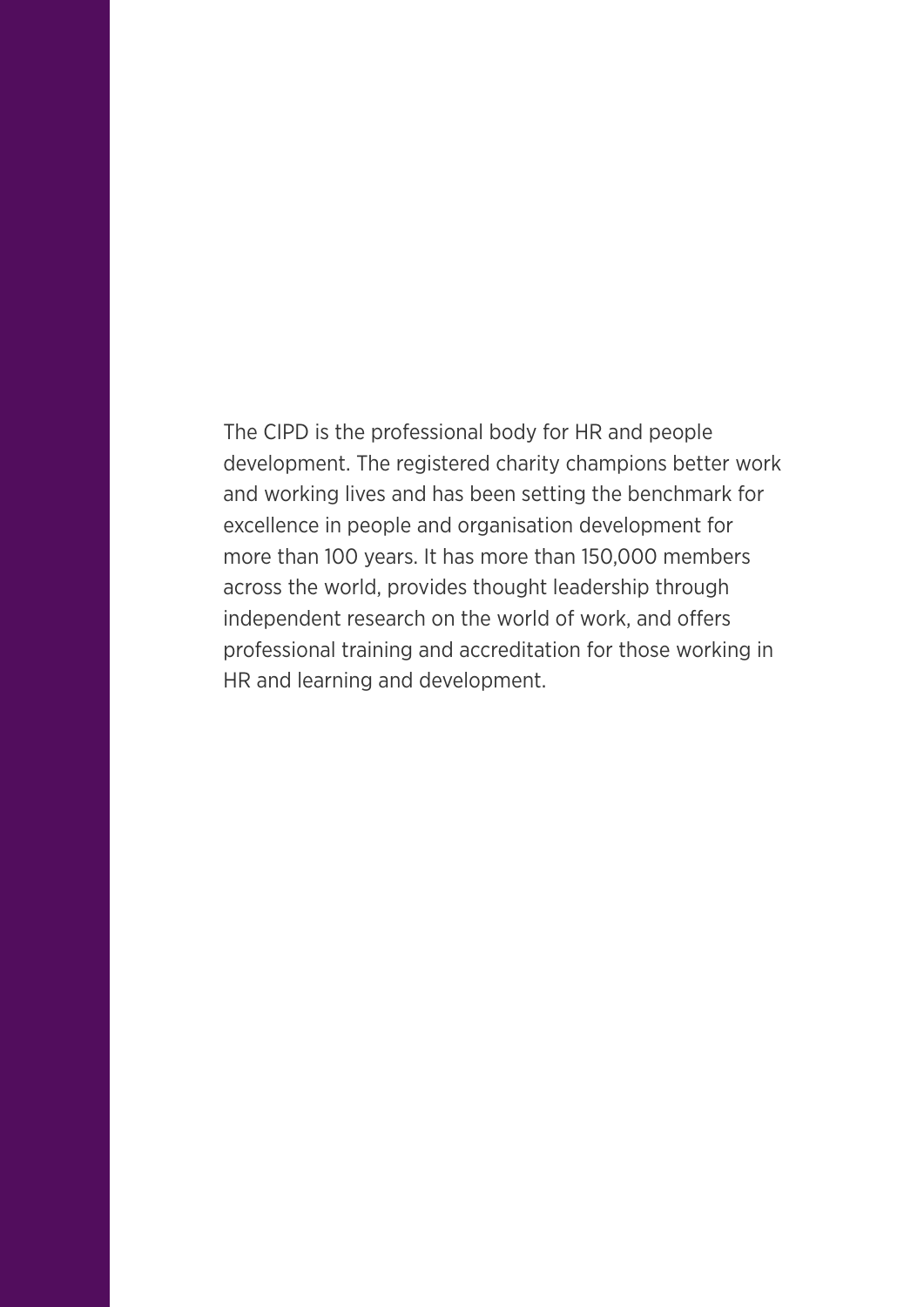## Evidence summary

# **Flexible working, teleworking and diversity: an evidence review**

The COVID-19 pandemic has led to a huge rise in homeworking that many expect will lead to a long-term rise in remote working. At the same time, flexible working arrangements (FWAs) are positioned as an important way to support workplace inclusion and diversity.

This evidence review set out to understand the effect of flexible work or teleworking on enhancing inclusion and diversity in the workplace. The review explored what we mean by flexible working or teleworking, the theory behind its effect on inclusion and diversity, and its actual effect on inclusion and diversity at work.

We searched two scientific databases and, from an initial haul of 113 studies, we included 26 that met our criteria for quality and relevance. A scientific summary of the research is available at [cipd.co.uk/evidence-flexible-work](http://cipd.co.uk/evidence-flexible-work)

#### **What is flexible working or teleworking?**

Flexible work, also referred to as flexible working arrangements (FWAs), describes arrangements that allow employees to vary how much, when and where they work. This involves them working remotely from their chosen location (teleworking).

#### **How are FWAs supposed to support inclusion and diversity?**

The idea that flexible working helps individuals manage work and family responsibilities is based on two social theories. First, **resource theory** suggests that work–family conflict occurs when the demands of work drain the resources needed to meet the demands of home life, or vice versa. Work life and family or home life compete for time, energy and attention. FWAs help here by allowing employees discretion over when and where they work, enabling them to better balance their resources for both domains. This is then thought to support workforce diversity because FWAs are particularly beneficial for those with greater family responsibility, such as parents (in particular mothers).

Second, **social exchange theory** suggests that people feel a desire to help and give back to those who have done the same to them. Thus, employees who receive the benefit of FWAs may be more likely to reciprocate in the form of greater commitment and engagement to their organisation.

#### **What effect do FWAs have on factors relevant to inclusion and diversity?**

All studies indicated that FWAs help employees cope with work and family roles, leading to less conflict between them. The differences were small, however. The effect was also determined by the type of FWA, with flexibility of time more likely to lead to these positive outcomes than flexibility of location.

Other studies show a small positive effect of flexible working on job satisfaction. However, this tends to decrease over time. Women, in particular, showed higher levels of job satisfaction when their organisation offered flexible working, regardless of whether or not they actually took up this option. This suggests that the perception of an organisation as being family-supportive over the availability of FWAs has an effect on job attitudes.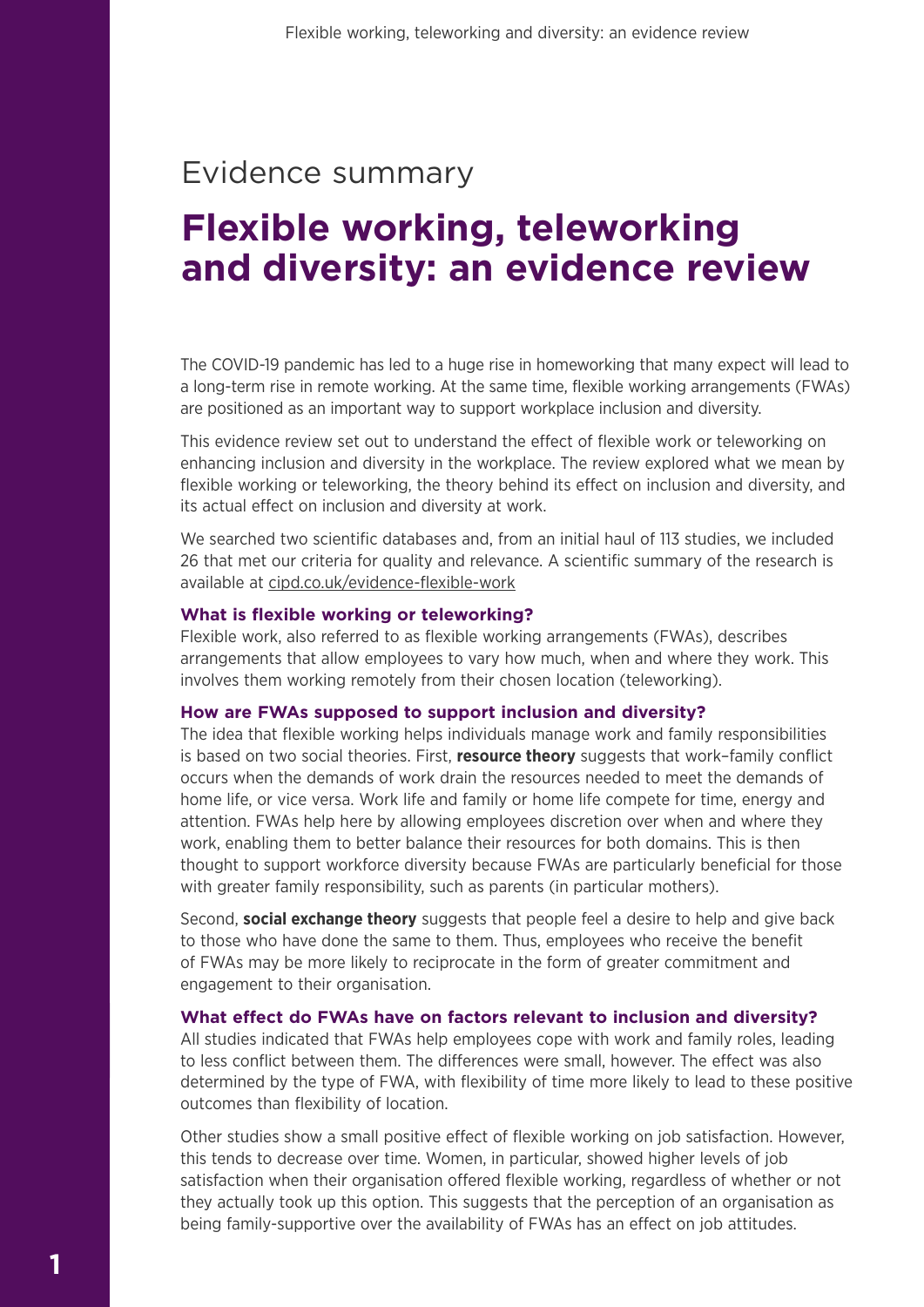#### **Autonomy is a critical ingredient**

However, simply allowing parents more time with their children is not enough; they must have autonomy or control over how their time is distributed between work and personal life. Several studies showed that the favourable effects of FWAs on outcomes such as satisfaction and reduced work–life conflict are only felt when employees, not the employers, exercise control over variations in work schedule.

The importance of autonomy is highlighted further by the link between FWAs and mental health in women with a baby. In fact, some FWAs can harm in this case. Women who found it easy to bring work home experienced worse mental health than those who found it difficult. That is to say, FWAs may not in fact lead to less time working and more time spent with children, but instead unintentionally lead to a blurring between work and home life.

#### **Younger workers are especially attracted to flexible working**

There is mixed evidence on the effect of FWAs on employee commitment, but it appears to support a small link. This appears to be moderated by age, with younger workers showing greater commitment when FWAs are an option. They may therefore be a tool for attracting younger talent.

#### **The link with virtual teams**

Finally, evidence shows that teleworking in particular, which relies on computer-mediated technology, may hinder understanding and knowledge transfer, given the lack of nonverbal cues present, such as tone, warmth and attentiveness. This causes difficulty with feedback and communication, which may negatively affect team performance. You can see our evidence review on virtual teams at [cipd.co.uk/virtualteams](http://www.cipd.co.uk/virtualteams)

#### **Conclusion**

Overall, research evidence shows that flexible working arrangements and teleworking have small positive effects on diversity and perceived inclusion. Creating an environment in which employees have the autonomy and freedom to work in a more varied manner to suit their needs is a worthwhile inclusion and diversity intervention.